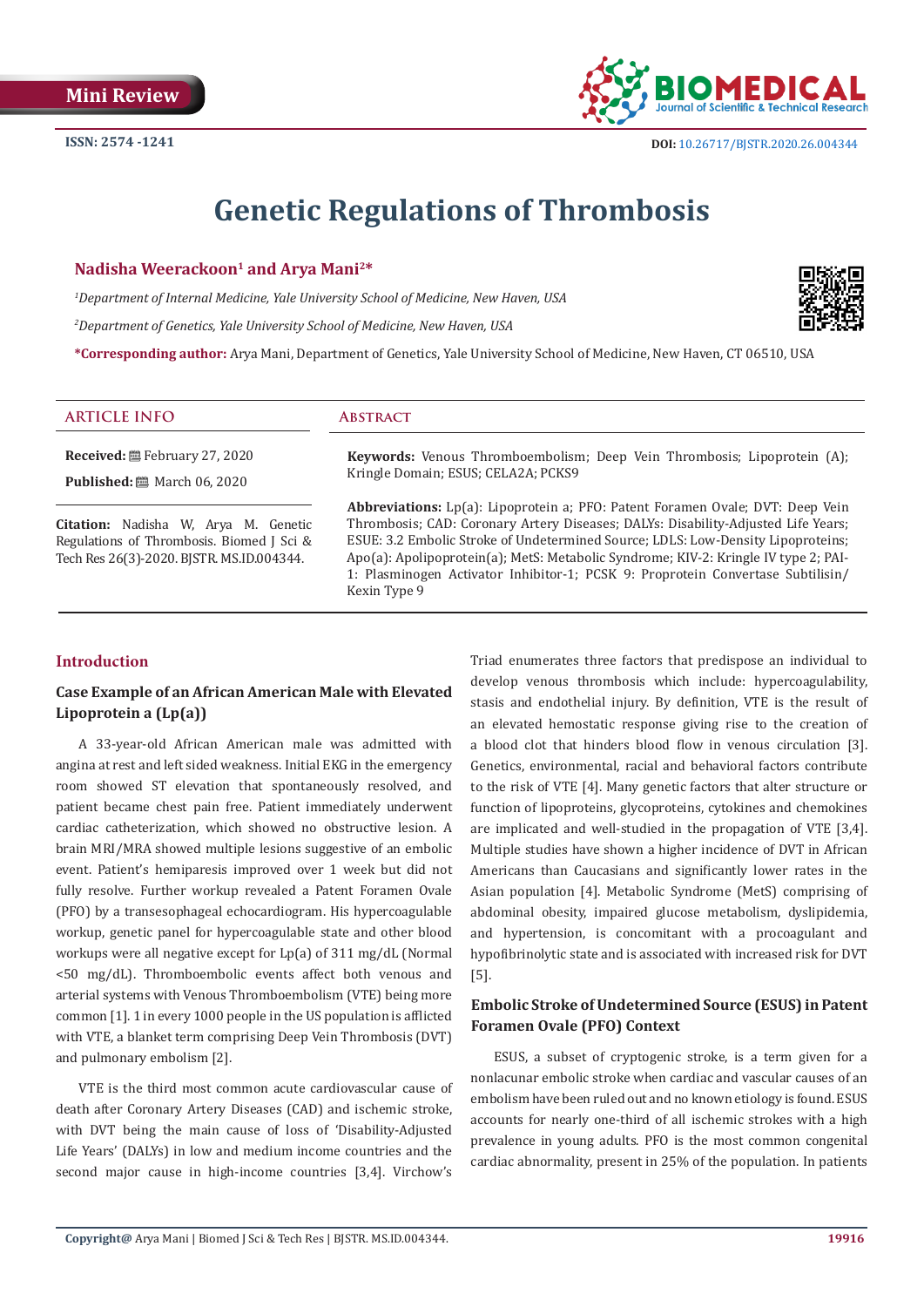with PFO, in situ thrombus formation with emphasis on paradoxical embolization has been rendered as mechanisms of stroke [6]. Patients with PFO had reduced recurrence of cryptogenic strokes after PFO closure [7]. Interestingly, a study done by Wilmshurst and colleagues was the first to show that migraine with aura was improved following PFO closure [8].

## **Lipoprotein a – Lp(a)**

Lp(a) is an independent risk factor for Cardio Vascular Disease (CVD). It is a constituent of the plasma lipid profile, a cholesterol rich molecule comprising of Low-Density Lipoproteins (LDLs) and Apolipoprotein(a) (Apo(a)). The Apo(a) gene is located adjacent to and is structurally similar to the plasminogen gene. Lp(a) demonstrates thrombogenic and atherogenic activity affecting the endothelium via its effect on coagulation, inflammation, as well as vasodilation and vasoconstriction properties of the endothelium. These functions can be explained by its similarity to plasminogen [9]. Apo(a) cDNA contains ten autonomous Kringle domains together with regions similar to the Kringle V and protease domains of Plasminogen. Kringle IV type 2 (KIV-2) is thought to be the most important repeat as the Apo(a) protein produced by KIV-2 manipulates fibrinolysis and thus thrombosis [10]. Lp(a) facilitates thrombogenesis through several paths: platelet aggregation and activation, tissue factor pathway inhibitor (TFPI) inhibition, increased Plasminogen Activator Inhibitor-1 (PAI-1) expression and reduced plasmin production [9].

At high levels of Lp(a), fibrinolysis is disrupted and thrombosis promoted facilitating VTE [10]. A concentration of Lp(a) >50mg/dL poses an increased risk of CVD and is genetically determined but does not fluctuate throughout life [9,11]. Differences in concentrations exist within races due to factors such as polymorphisms [9]. Africans have 2-3 fold higher levels than Europeans [12]. It has been also shown that recurrent vascular events are prevalent in patients with elevated Lp(a) levels after their first ischemic stroke [13]. In 1990, Pauling and Rath found a significant relationship of Lp(a) and ascorbate (vitamin C) which stated that species that could not produce ascorbate had detectable levels of Lp(a). Chronic vitamin C deficiency drastically compromises collagen deposition and produces a plaque morphology that can easily rupture [14]. Thus, the two are inversely correlated in wound healing, atherosclerosis and other disease conditions [12]. Vitamin C is vital for collagen formation and Lp(a) aids wound healing, reduces bleeding and helps vessel wall stabilization. In the absence of Vitamin C, this would explain the physiological function of Lp(a) [15].

#### **CELA2A**

A screening for CELA2A targets, a protein encoded by a gene associated with myocardial infarction in humans and enhanced platelet activation in vitro, identified integrin A2B, which binds to integrin beta-3 to form the Glycoprotein (GPIIb/IIIa) receptor complex. Once soluble fibrinogen is bound to GPIIb/

IIIa, platelet aggregation-activation is triggered by the receptor complex. Findings of this study suggested that WT-CELA2A binds to and cleaves Integrin alpha-IIb (ITGA2B), thus reducing platelet activation. However, mutant CELA2A stimulates platelet hyperactivation and aggregation. Connections between CELA2A mutations and early onset CAD were also shown in the same study [16]. Thromboprophylaxis is mandatory in all major surgeries to manage a hypercoagulable state which causes high quantities of coagulation factors with the greatest effect produced by factor VIII. Spontaneous thrombotic events, devoid of any causal risk factors, are also prevalent. "Factor V Leiden paradox," states recurrent thrombosis occurs in males yet first thrombosis occurrence is more prevalent in females [4]. Many other genetic factors contribute to VTE. Deficiencies in the natural anticoagulants protein C, protein S and antithrombin increase the risk of DVT 10-fold or more. Non-O blood group, factor V Leiden, prothrombin 20210A and fibrinogen gamma' 10034T are other group of genetic variants that increase the risk by only 2-5-fold. Interestingly, single nucleotide variants in serpin peptidase inhibitor, clade C member 1 (SERPINC1), F11 gene, Glycoprotein 6 gene and a few other genes with unknown function such as HIVEP1, TSPAN15, SLC44A2, ORM1 have shown to collectively increase the risk of DVT by about 50%. Acquired risk factors for DVT include malignancy and surgery as the two main causes with over a 50-fold increase in risk [4,17].

### **Future Directions**

Proprotein Convertase Subtilisin/Kexin Type 9 (PCSK9) inhibitors are serine proteases that reduce LDL receptors [18]. Lp(a) apheresis and PCSK9 decrease the plasma Lp(a) by nearly 20%-30%. The question remains whether PCSK9 actually improves the overall outcome of the patient. Novel apo(a) antisense oligonucleotide therapy targeting apo(a) is a promising new progression in therapeutics with more than 90% plasma Lp(a) reduction, awaiting further clinical trials to be established [19].

## **Conclusion**

Lp(a) is independently linked to increased risk of ischemic heart disease, atherosclerosis, thrombosis and stroke. Plasma levels of Lp(a) are influenced by genetic factors [20]. Roughly 20% of the population have elevated levels of Lp(a) [12]. Mechanisms of stroke in PFO patients are known to have in-situ thrombus formation as a causal factor [7]. Associations with CELA2A mutations and CAD show a promising future to possible therapeutic interventions [16]. With several therapeutic methods undergoing clinical trials, there is growing enthusiasm for development of far more efficient therapeutics to combat this global burden.

### **References**

- 1. [Donnellan E, AA Khorana \(2017\) Cancer and Venous Thromboembolic](https://www.ncbi.nlm.nih.gov/pubmed/28174293) [Disease: A Review. Oncologist 22\(2\): 199-207.](https://www.ncbi.nlm.nih.gov/pubmed/28174293)
- 2. [Stewart LK, JA Kline \(2020\) Metabolic syndrome increases risk of](https://www.ncbi.nlm.nih.gov/pubmed/31917844) [venous thromboembolism recurrence after acute deep vein thrombosis.](https://www.ncbi.nlm.nih.gov/pubmed/31917844) [Blood Adv 4\(1\): 127-135.](https://www.ncbi.nlm.nih.gov/pubmed/31917844)